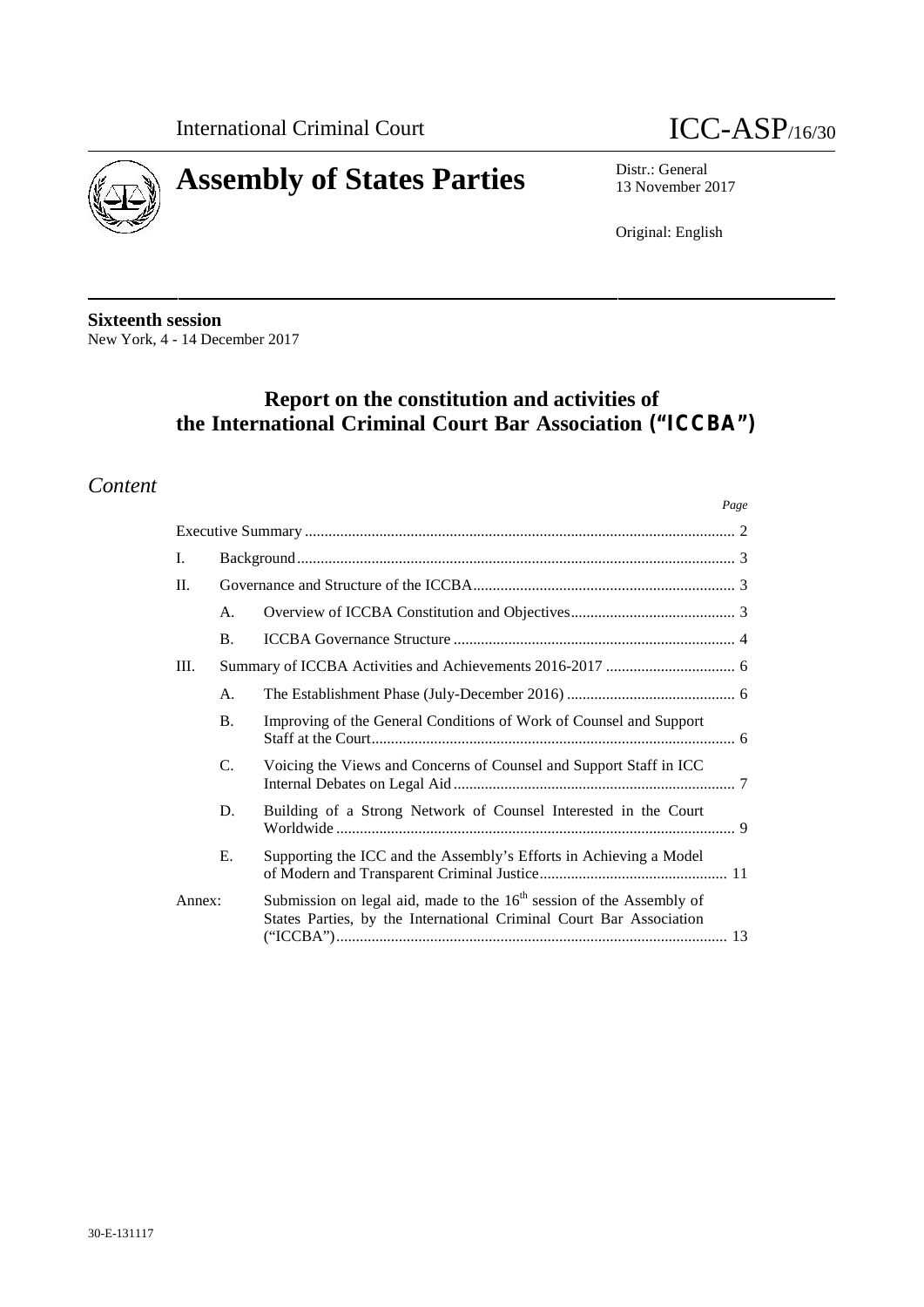## *Executive Summary*

The quality of justice before the ICC depends on the ability of Counsel for Victims and the Defence to perform their respective roles effectively and independently. The overriding goal of the ICCBA is to strengthen the capacity of independent Counsel to perform this role, and ensure that the views and concerns of Victims' and Defence Counsel and Support Staff are represented to the Court. In the first 18 months of its existence, the ICCBA has developed into a fully functioning organization that has engaged with the Court, ASP and third parties to address issues of concern to the ICCBA membership and promote the ICCBA's broader goals in accordance with its mandate. The ICCBA has opened a dialogue with the Registrar and relevant Registry officials to discuss the views and concerns of Victims and Defence Counsel and Support Staff and seek improvements in their general conditions of work before the Court. It also contributed to the ongoing review of the Court's Legal Aid system through an in-depth commentary and by making cost neutral proposals for significant improvements of the current situation pending the finalization of a complete review of the Legal Aid Scheme. The ICCBA is additionally conducting an assessment of potential policy gaps at the Court, which have a direct impact on the work of Counsel and Support Staff and the security of their clients – Victims, Defendants and Witnesses – to bring these matters to the Court's attention. The ICCBA has directly, and through partners, organized a variety of substantive and skills-based trainings for Counsel and Support Staff, and is in the process of launching online training facilities, through its website (www.iccba-abcpi.org), to provide easier access to expert training to its globally-based membership. Externally, the ICCBA is building a solid and worldwide network of Counsel interested in the ICC, reaching out beyond the limits of current membership to the Rome Statute, raising awareness of the ICC system in non-States Parties and supporting the Court's goal of reaching universality. Important components of this initiative include the appointment of Regional and National Focal Points who can explain the role and work of the ICC and the ICCBA, and reaching cooperation agreements with national and regional bar associations and other relevant entities. By doing so, the ICCBA strives to become an indispensable and reliable partner of the Court and the Assembly in achieving a model of modern and transparent criminal justice by enhancing the quality of representation of Victims, Defendants and other persons.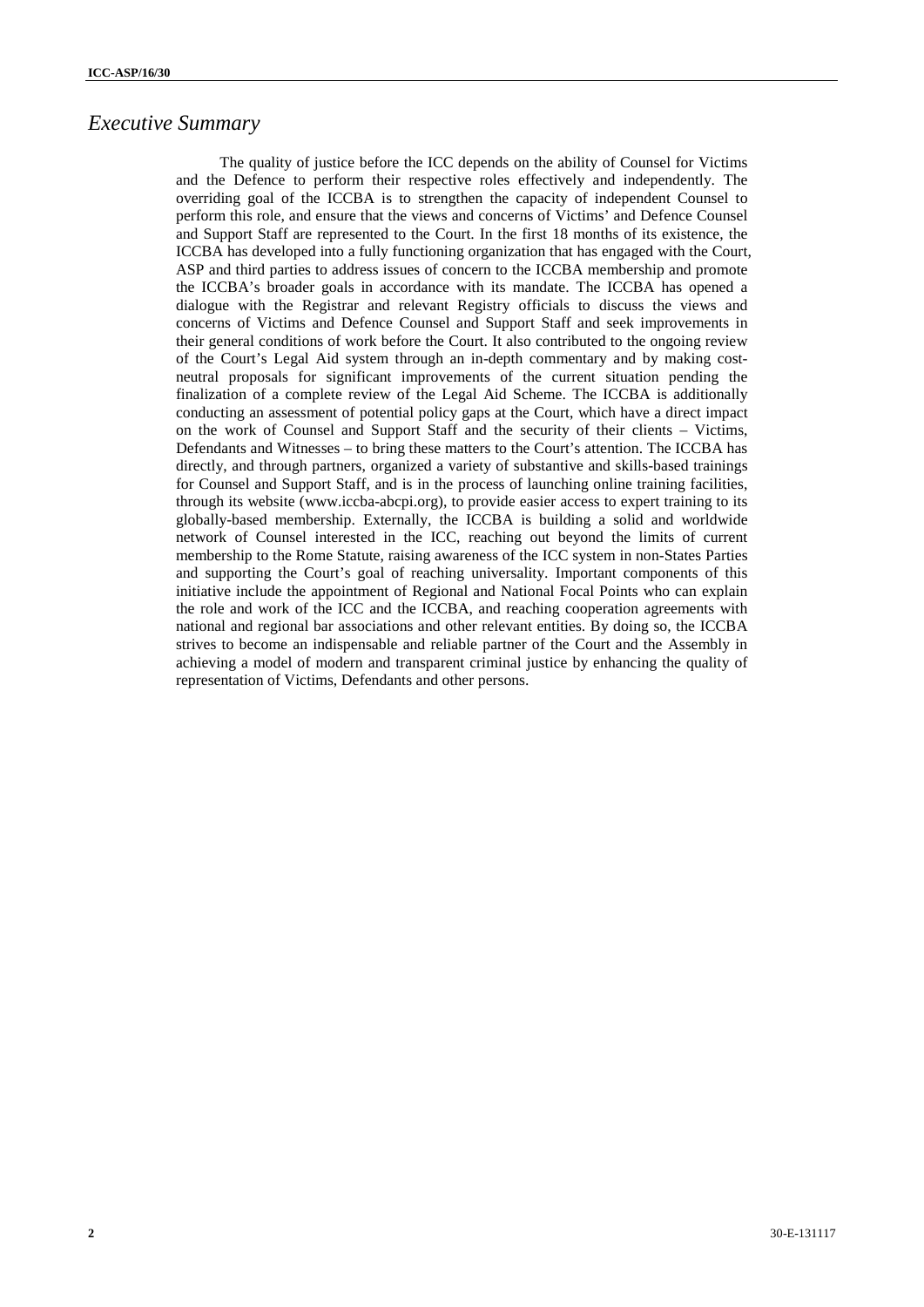## **I. Background**

1. Operative paragraph 62 of resolution ICC-ASP/15/Res.5 entitled "Strengthening the International Criminal Court and the Assembly of States Parties", adopted by the Assembly of States Parties ("the Assembly") on 24 November 2016, invited the International Criminal Court Bar Association ("ICCBA") to report to the Assembly, through the Bureau, on its constitution and activities in advance of the sixteenth session. The present "Report on the Constitution and Activities of the ICCBA" aims at providing the Assembly with information in response to this invitation.

# **II. Governance and Structure of the ICCBA**

#### **A. Overview of ICCBA Constitution and Objectives**

2. The ICCBA operates in accordance with its constitution.

3. The ICCBA Constitution was adopted on 30 June 2016 in The Hague by Counsel registered on the List established by the International Criminal Court ("ICC", "the Court") pursuant to rule 22 of the ICC Rules of Procedure and Evidence ("RPE") ("List of Counsel"). The ICCBA Constitution establishes the ICCBA as an independent representative body of Counsel pursuant to rule 20(3) of the RPE. Its establishment in June 2016 and its recognition by the Assembly in November 2016 marked the fulfillment of a long-standing goal to establish a much-needed representative association of legal practitioners focused on matters relevant to the work of List Counsel and Support Staff before the ICC.

4. The objectives of the ICCBA are set out in Article 2 of its Constitution. These include supporting the functions, efficiency and independence of Counsel practicing before the ICC (para. 1); the promotion of the highest professional standards and ethics of Counsel (para. 2) as well as their proficiency and competence in the field of advocacy, procedural and substantive criminal law and information technology systems relevant to their functions before the ICC (para. 3); the independent representation of the interests of Counsel and Support Staff (para. 7); the promotion of the rights of victims, defendants and other clients and Counsel before the Court (para. 8); the promotion of equality of arms (para. 11); and representation of interests and concerns of its members before the Assembly (para. 12).

5. The ICCBA serves as a collective voice for independent Counsel and support staff who represent victims, defendants and other actors (e.g. witnesses, States) before the ICC, provides a range of support and services to its membership, and acts as a forum for discussion on all matters pertaining to the ICC. As an independent body deeply and directly involved in ICC activities, it also aims to contribute to raising awareness on issues which may affect the functioning of the Court, in order to enhance the quality of justice at the ICC required under the provisions of the Rome Statute and other recognized texts pursuant to Article 2(5) of its Constitution. Because its constituency extends to members of the legal profession in all countries, be they States Parties or not, the ICCBA seeks to develop and solidify its relationships with international, regional and national bars and other relevant organisations in order to promote and strengthen the Rome Statute system as well as discuss issues of mutual concern, including in countries and regions where the Court itself may have difficulties accessing.

6. The ICCBA is independent of the Court and is registered as a non-profit foundation ("*Vereniging*") under the laws of The Netherlands.

7. The ICCBA is a non-profit organization funded primarily by membership fees. Its activities and outreach are the product of its members' voluntary contribution of their time and energy.

8. The ICCBA Constitution provides for three categories of membership: Full, Associate, and Affiliate. Full membership is open to all persons who are admitted to the List of Counsel and who are practicing as independent counsel, as well as all persons who, while not admitted to the List of Counsel, are assigned as Counsel on a case at the ICC or who directly represent individuals at the ICC. Associate membership is open to all persons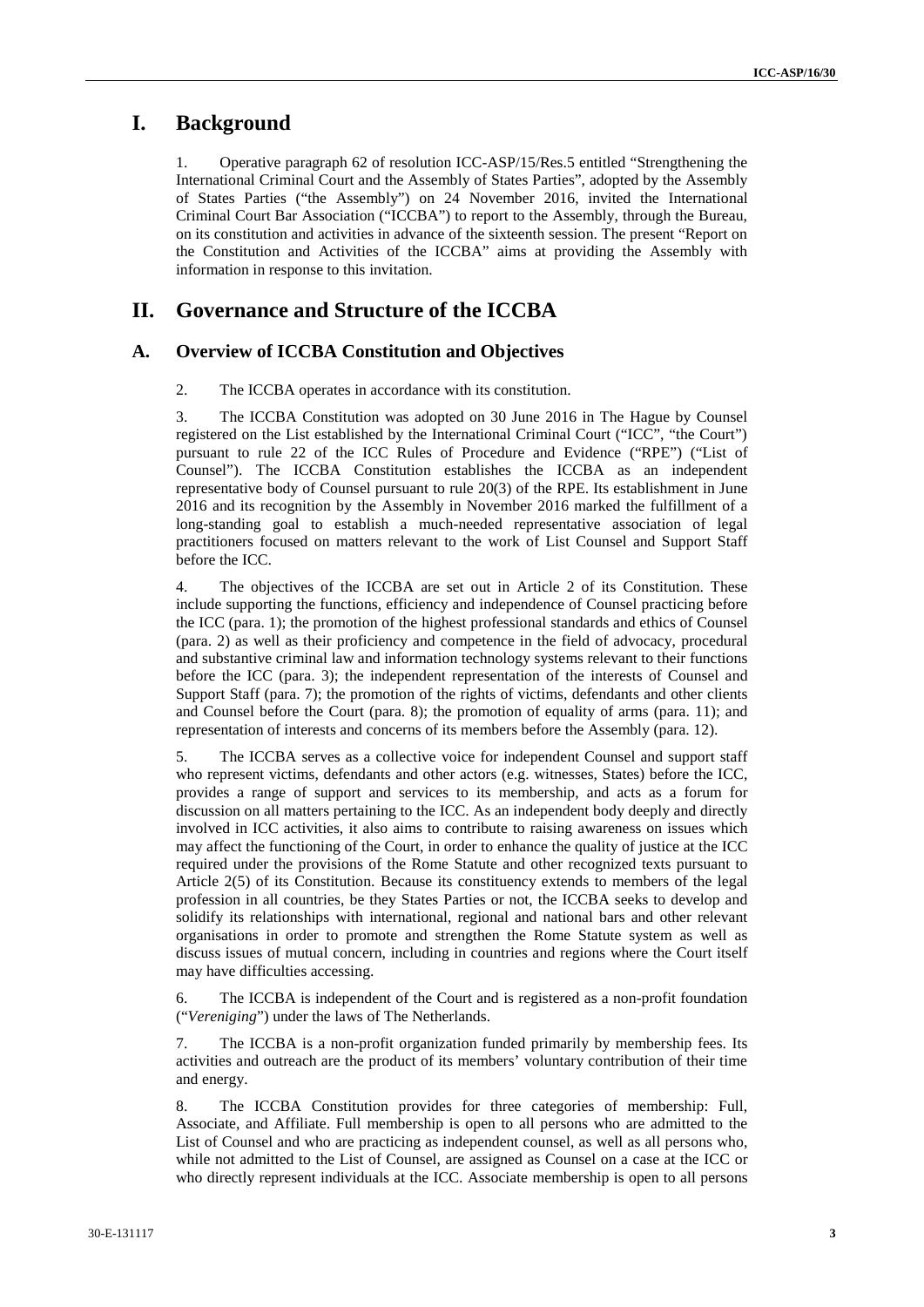who are either: (a) registered on the List established by the ICC pursuant to Regulation 68 of the Regulations of the Court and Regulation 125 of the Regulations of the Registry, or (b) assigned as support staff on a case at the ICC and have at least five years of relevant experience of international criminal law. Affiliate membership is open to all persons who support the objectives of the ICCBA and have demonstrable experience of international criminal law. Pursuant to the ICCBA Constitution, only Full Members may stand for election to the Executive Council, Victims Committee, Defence Committee and Professional Standards Advisory Committee. The Constitution further provides that the ICCBA Legal Advisory Committee, Membership Committee, Training Committee, and Amicus Committee must all be chaired by a Full Member and requires that these committees be composed of three Full Members and two Associate Members. Article 7(1) of the Constitution provides that the votes of Full Members shall be counted as one and a half the amount of Associate Members, and three times the amount of eligible Affiliate Members. Eligible Affiliate Members are persons who, as of the time of the vote, are assigned as Case Managers to an ICC Victims or Defence team, and who do not otherwise fulfil the experience requirement to be an Associate Member. Pursuant to Article 25 of the Constitution, the ICCBA Counsel Support Staff Committee is composed of seven Associate or Affiliate Members.

9. As of 30 October 2017, there were **426** members of the ICCBA, consisting of **243** Full Members, **80** Associate Members, and **103** Affiliate Members. In terms of gender, there are **159** female and **263** male members. With respect to geographic breakdown, there are **138** members from African States, **26** members from Asia-Pacific States, **14** members from Eastern European States, **13** members from Latin American and Caribbean States, and **254** members from Western European and other States. A full breakdown of the ICCBA's membership by nationality is provided in a chart at the end of this Report.

## **B. ICCBA Governance Structure**

10. The ICCBA is governed by a General Assembly composed of its membership, who elects a President and fourteen additional members of an Executive Council mandated to manage the day-to-day operations of the association and carry out its strategic vision. The first President of the ICCBA (elected July 2016) was David Hooper QC. The second and current President of the ICCBA (elected July 2017) is Karim A.A. Khan QC.

11. An Executive Committee within the Executive Council, composed of the President, the Vice-President for Victims, the Vice-President for Defence, the Treasurer and the Secretary take a lead role in conducting the daily operations of the association. The current Executive Committee is composed of Karim A.A. Khan QC (President), Jens Dieckmann (Vice-President for Victims), Chief Charles Taku (Vice-President for Defence), Emile Aoun (Treasurer) and Xavier-Jean Keïta (Secretary). The Executive Committee is also assisted by a Secretariat composed of the Secretary and appointed voluntary ICCBA members. In September 2017, the ICCBA recruited Mr. Dominic Kennedy as part-time Executive Director in charge of the administration of the ICCBA and the implementation of strategies and activities undertaken by the Executive Council, pursuant to Article 15 of the ICCBA Constitution. The Executive Director is the only staff member remunerated by the ICCBA.

12. The General Assembly also elects members to eight ICCBA standing Committees, which have lead responsibility to consider issues and proposed activities and actions relevant to their particular area of focus. The eight standing Committees are distributed as follows:

(a) *The Defence Committee* is mandated to take into consideration the interests of suspects and accused and, through a commentary, provide proposals to the Legal Advisory Committee and advise the Executive Council and the General Assembly on all matters affecting the Defence. It is currently chaired by Caroline Buteau;

(b) *The Victims Committee* is mandated to take into consideration the interests of victims and, through a commentary, provide proposals to the Legal Advisory Committee and advise the Executive Council and the General Assembly on all matters affecting Counsel for Victims. It is currently chaired by Jens Dieckmann;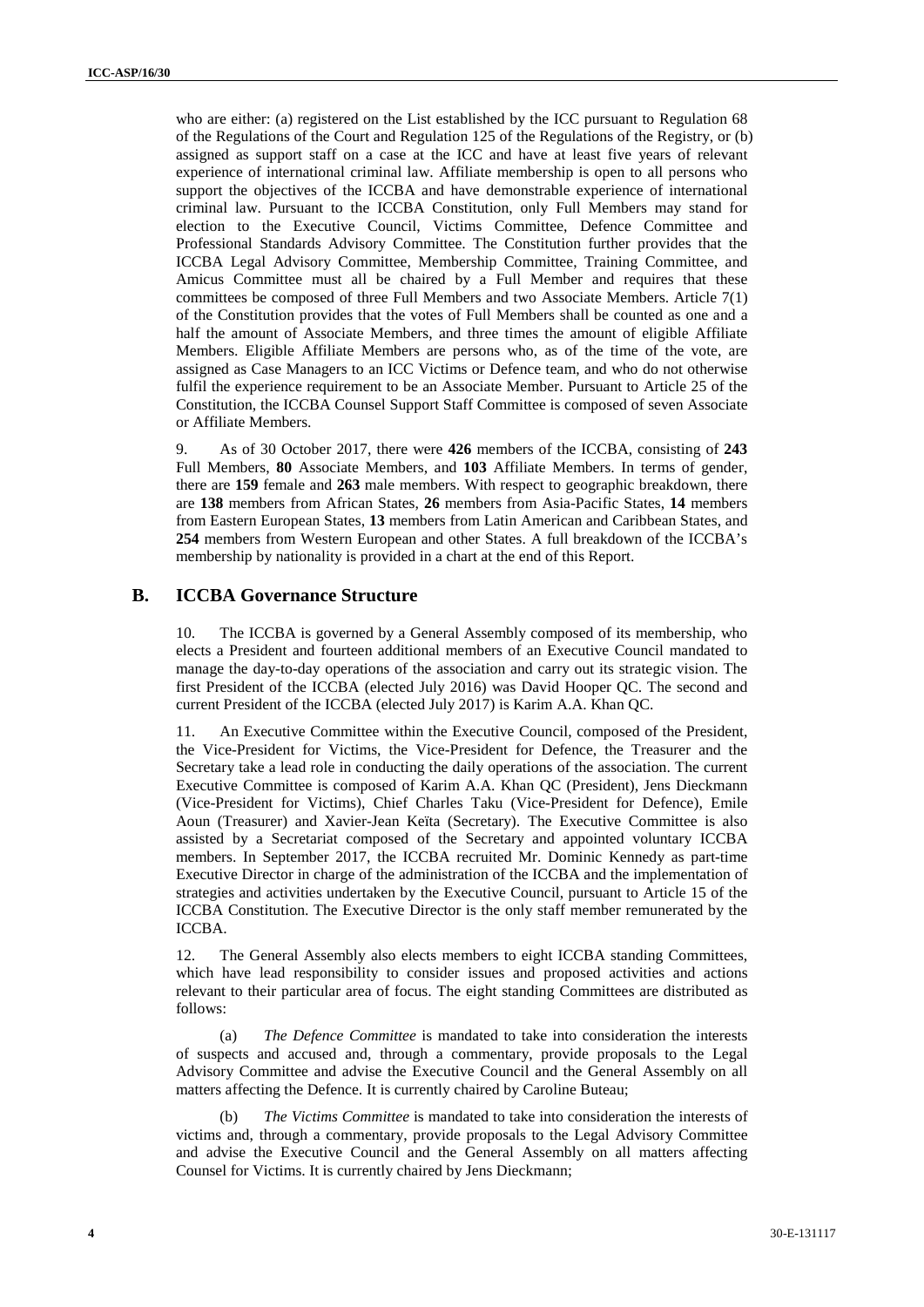(c) *The Counsel Support Staff Committee* shall take into consideration the interests of support staff and, through a commentary, provide proposals to the Executive Council and report to the General Assembly on all matters affecting the support staff. It is currently chaired by Francesca Anzovino;

(d) *The Professional Standards Advisory Committee* provides advice and guidance to members on the Code of Conduct for Counsel and can offer advisory opinions when requested. It is currently chaired by Dr. Antonios Abou Kasm;

(e) *The Legal Advisory Committee* is responsible for considering proposed amendments to the ICC Rules of Procedure and Evidence and other recognised legal texts, as well as being the one to propose and draft amendments to the RPE and other recognized legal texts of the Court. In its work the Committee is required to represent the interests of all ICCBA members and/or their clients, as appropriate. It is currently chaired by Dr. Cyril Laucci;

(f) *The Membership Committee* reviews and decides upon applications for ICCBA membership. It is currently chaired by Elisabetta Galeazzi;

The Training Committee is responsible for the design and implementation of advocacy training, and training in procedural and substantive international criminal law and information technology systems for all ICCBA Members. It is currently chaired by Jean- Claude Mubalama Zibona; and

(h) *The Amicus Committee* is responsible for considering and responding to requests for amicus curiae briefs issued by the ICC President or ICC Chambers, and also for considering and responding to requests for amicus curiae briefs submitted to the ICCBA Executive Council. It is currently chaired by Professor Dr. Philippe Greciano.

13. The ICCBA Executive Council also has appointed Regional and National Focal Points to conduct outreach activities on behalf of the ICCBA within each allocated area of geographic responsibility. The mandate of ICCBA Focal Points includes explaining the role of the ICCBA to List Counsel and Support Staff, explaining the work and jurisdiction of the ICC to legal professionals, assisting the ICCBA in liaising with national bar associations and providing recommendations on the training needs of local Counsel and on other relevant issues. To date, the ICCBA has appointed the following Regional and National Focal Points, all of whom are ICCBA members:

- (a) Regional Focal Points:
	- (i) Africa: Chief Charkes Taku, Vice-President for Defence;
	- (ii) Asia: Dato' Shyamala Alagendra, Executive Council member;
	- (iii) Latin America: Ana Cristina Rodriguez Pineda;

(iv) Eastern Europe: Professor Dr. Vladimir Tochilovsky and Jens Dieckmann, Vice President for Victims;

(v) Middle East: Mohamed Aouini, Executive Council member and Emile Aoun, Treasurer;

- (b) National Focal Points:
	- (i) Belgium: Luc Walleyn, Executive Council member;
	- (ii) Canada: Christopher Gosnell, Executive Council member;
	- (iii) China: Michael Yiqiang Liu;
	- (iv) France: Emmanuel Altit;
	- (v) Germany: Natalie von Wistinghausen;
	- (vi) Israel: Rosette Bar Haïm, Executive Council member;
	- (vii) Netherlands: Dr. Caroline Buisman, Executive Council member;
	- (viii) Palestine: Shawan Jabarin;
	- (ix) Philippines: Professor Diane Desierto;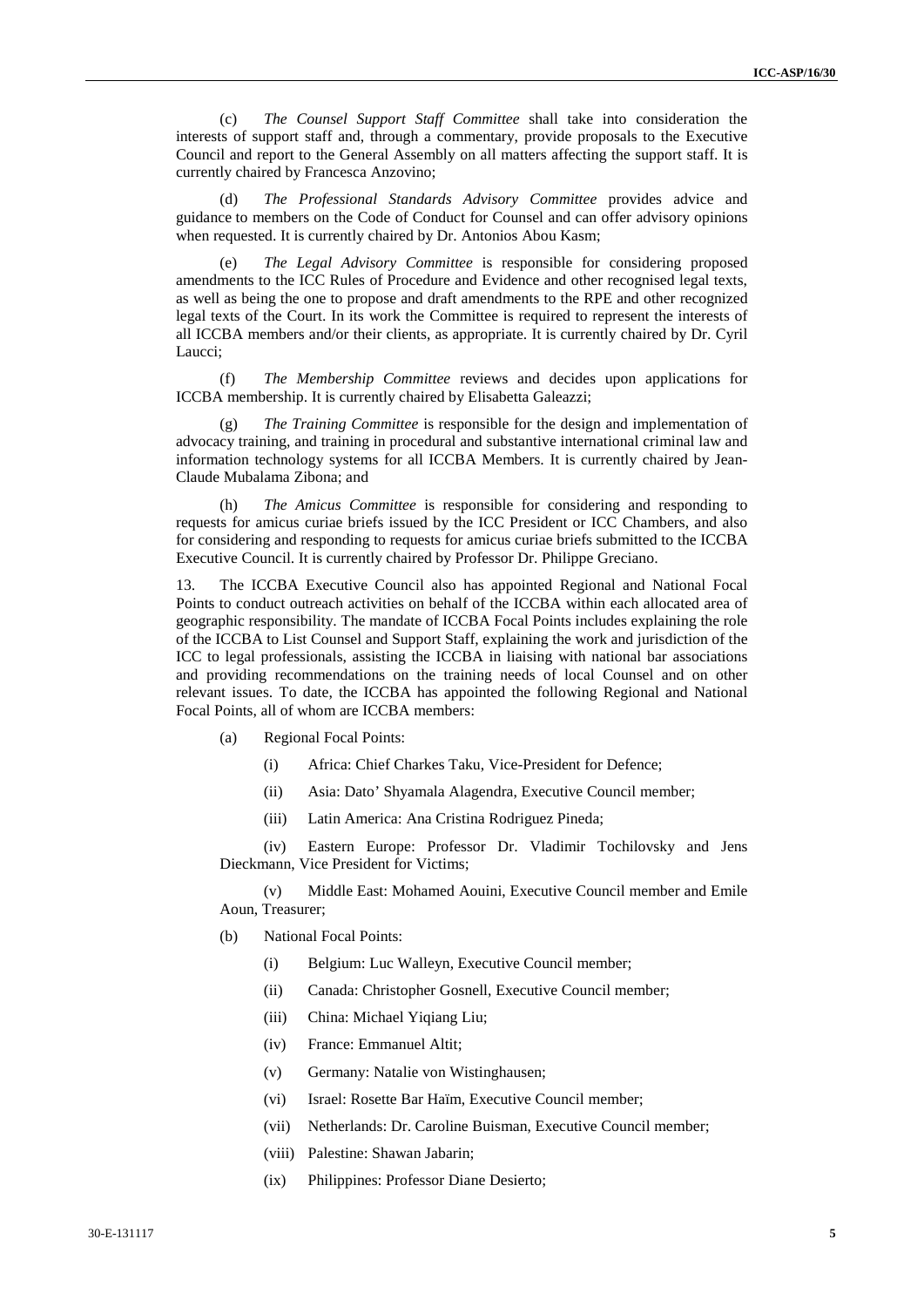- (x) Russia: Ambassador Alexander Khodakov;
- (xi) Sierra Leone: Ibrahim Yillah;
- (xii) United Kingdom: Rodney Dixon, QC, Executive Council member and David Young, Executive Council member;

(xiii) United States of America: Colleen Rohan, Executive Council member.

## **III. Summary of ICCBA Activities and Achievements 2016-2017**

#### **A. The Establishment Phase (July-December 2016)**

12. The ICCBA Constitution was adopted on 30 June 2016 at the first General Assembly Meeting in The Hague. Elections took place immediately to select a President – David Hooper QC – and the members of the eight standing Committees of the ICCBA. The ICCBA held its second General Assembly Meeting on 30 June 2017 in The Hague, during which time new elections were held for the position of President and all positions on the Executive Committee and all standing committees. Karim A.A. Khan QC was elected as the second President of the ICCBA.

13. Much of the first period of activities of the ICCBA (July-December 2016) was focused on establishment and building of the ICCBA's structure. The ICCBA enacted its first internal policy governing the work and functioning of its standing Committees in October 2016. It launched the first version of its website to provide its membership and third parties with information on the activities of the organisation and to facilitate communication. The ICCBA also entered into discussions with other Bar Associations and other organisations of Counsel to explore the modalities of their interaction with the ICCBA. A first meeting was held in Brussels on 24 October 2016 with several Bars and was attended by the ICCBA President. The Chair of the Victims Committee, Mr. Luc Walleyn, further met on 3 December 2016 with members of the Council of Bars and Law Societies of Europe (CCBE) to introduce the ICCBA to the members of the CCBE.

14. On 23 November 2016, the ICCBA organized a side event at the  $15<sup>th</sup>$  session of the Assembly of States Parties in The Hague. During the event, the ICC President, Hon. Silvia Fernández de Gurmendi, the ICC Prosecutor, Hon. Fatou Bensouda, the ICC Registrar, Hon. Herman von Hebel, and the Vice-President of the Assembly, H.E. Sergio Ugalde, all welcomed the establishment of the ICCBA as an independent representative body of Counsel pursuant to rule 20(3) of the ICC RPE. This gathering was in fact the second side event relating to the ICCBA, as a previous side event had taken place in November 2015 in The Hague, which was attended, *inter alia*, by H.E. Sidiki Kaba, President of the Assembly, the ICC President, Hon. Silvia Fernández de Gurmendi, the ICC Prosecutor, Hon. Fatou Bensouda and the ICC Registrar, Hon. Herman von Hebel.

15. The Assembly took note of the establishment of the ICCBA at paragraph 62 of resolution ICC-ASP/15/Res.5 entitled "Strengthening the International Criminal Court and the Assembly of States Parties" of 24 November 2016 and invited the ICCBA to report on its structure and activities at the  $16<sup>th</sup>$  session of the Assembly in New York in December 2017.

#### **B. Improving of the General Conditions of Work of Counsel and Support Staff at the Court**

16. The ICCBA aims at establishing a constructive dialogue with the management of the Court, in particular the Registry, in order to improve the general conditions of work of Counsel and Support Staff at the Court.

17. The ICCBA is raising issues with respect to access to IT facilities by Counsel and Support Staff. In April 2017, responding in part to a request of the ICCBA, the ICC extended the access of the public Wi-Fi network to include the areas of the Permanent Premises housing the workspace for Defence and Victims teams, which previously had no access to the network. Following a request of the ICCBA, the Registry Information Management Services Section ("IMSS") launched in April 2017 a new system for raising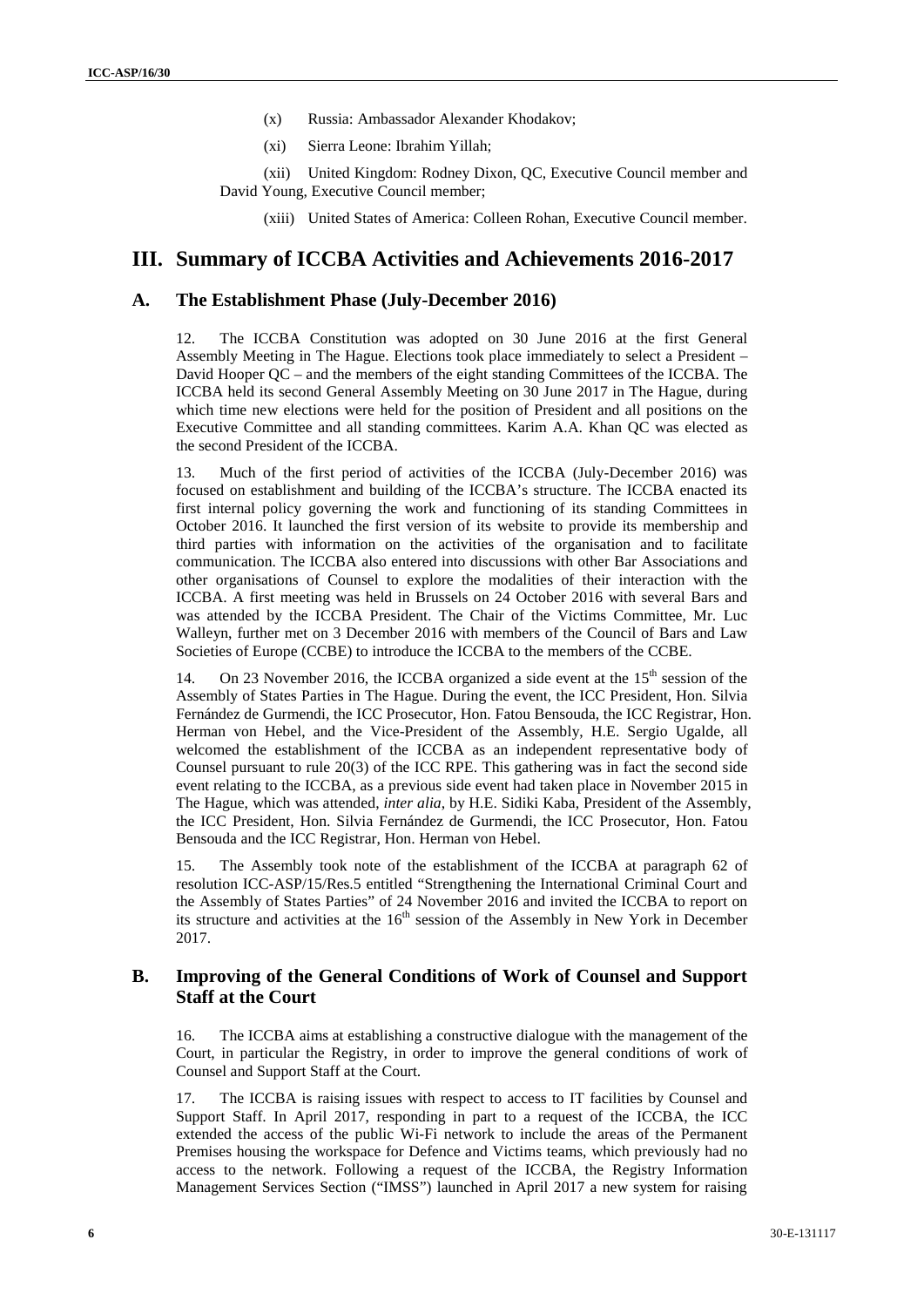tickets for IT problems ("SolvIT"), which enables Defence and Victims teams to inform IMSS directly about a host of IT issues through creating incident tickets and to follow-up through the system on the actions taken by IMSS to address a problem.

18. On 14 July and 13 September 2017, the ICCBA President met with the ICC Registrar, Mr. Herman von Hebel. A variety of important matters were discussed. The Registrar agreed to create a single closed workspace available to individual Victims teams on a rotating / shared basis in accordance with their needs. The ICCBA President impressed upon the Registrar the need to provide work space for victims teams that best supports their ability to comply with their duty of confidentiality under the ICC Code of Conduct for counsel. Once the closed work space is created, the ICCBA will consult with victims teams regarding the utility and practicality of the work space, including with respect to the mentioned confidentiality and information protection concerns.

19. The Executive Council has entrusted a Working Group consisting of Ms. Chloé Grandon (Chair) (member of Counsel Support Staff Committee), Dr. Cyril Laucci (Executive Council Member and Chair of Legal Advisory Committee), and Ms. Caroline Buteau (Chair of Defence Committee) to focus on the issue of tax liabilities and exemptions for Counsel and Support Staff. This Working Group will report back to the Executive Council in due course with its recommendations and proposals for action.

20. The Executive Council has also entrusted Ms. Colleen Rohan (Executive Council Member) to draft proposals for the establishment of a "hotline" for reporting cases of harassment – sexual or otherwise – experienced by Counsel and Support Staff. The aim of this hotline is to provide a safe and confidential space where a caller can discuss the incident(s) of harassment and to provide advice to victims of such behaviour. An internal ICCBA policy on the functioning and terms of reference of this hotline is under preparation.

21. In September 2017, the ICCBA launched a new website (www.iccba-abcpi.org). The Executive Council's goal in commissioning the new website was to simplify and enhance user experience and ease of navigation. In addition, the Executive Council soon realized that the previous platform was not able to support the training programs that it intended to post. The new website includes a "Members' Area", for privileged access to information and resources by ICCBA members. Further to a request of the ICCBA President, the Registrar has provided links on the ICC website to the ICCBA website: https://www.icc cpi.int/get-involved/Pages/legal-professionals.aspx; https://www.icc-cpi.int/about/defence; https://www.icc-cpi.int/about/victims; https://www.icc-cpi.int/about/witnesses.

22. By the end of 2017, the ICCBA will post on its website new resources documents prepared by the Legal Advisory Committee in the fulfilment of its work programme. These include a thematic index of existing ICC internal policies (Presidential Directives, Administrative Instructions, Information circulars) applicable to Counsel and support staff or having an impact on their working environment; a legal analysis of existing internal accountability mechanisms and policies within the ICC (including an introduction to the mandate of the Independent Oversight Mechanism ("IOM") and the anti-fraud and whistle blower protection policies); and a legal analysis of the ICC Information Protection Policy. The aim of these contributions is to foster awareness and understanding of the ICC's general policy framework among Counsel and Support Staff. Similar contributions are in preparation on items such as the protection of victims and witnesses, privileges and immunities, field activities and the like.

## **C. Voicing the Views and Concerns of Counsel and Support Staff in ICC Internal Debates on Legal Aid**

23. At its  $15<sup>th</sup>$  session, the Assembly instructed the ICC to submit proposals for adjustments to the legal aid remuneration policy for consideration of the Assembly at its  $16<sup>th</sup>$  session in December 2017 (ICC-ASP/15/20). In January 2017, the ICC Registry issued a Report on Legal Aid prepared by an external consultant, Mr. Richard Rogers, which provides a comparative analysis of the legal aid schemes applicable before the ICC and other international courts. Its main conclusion was that Counsel and Support Staff before the ICC were – by far – the most poorly remunerated in comparison to other international criminal tribunals.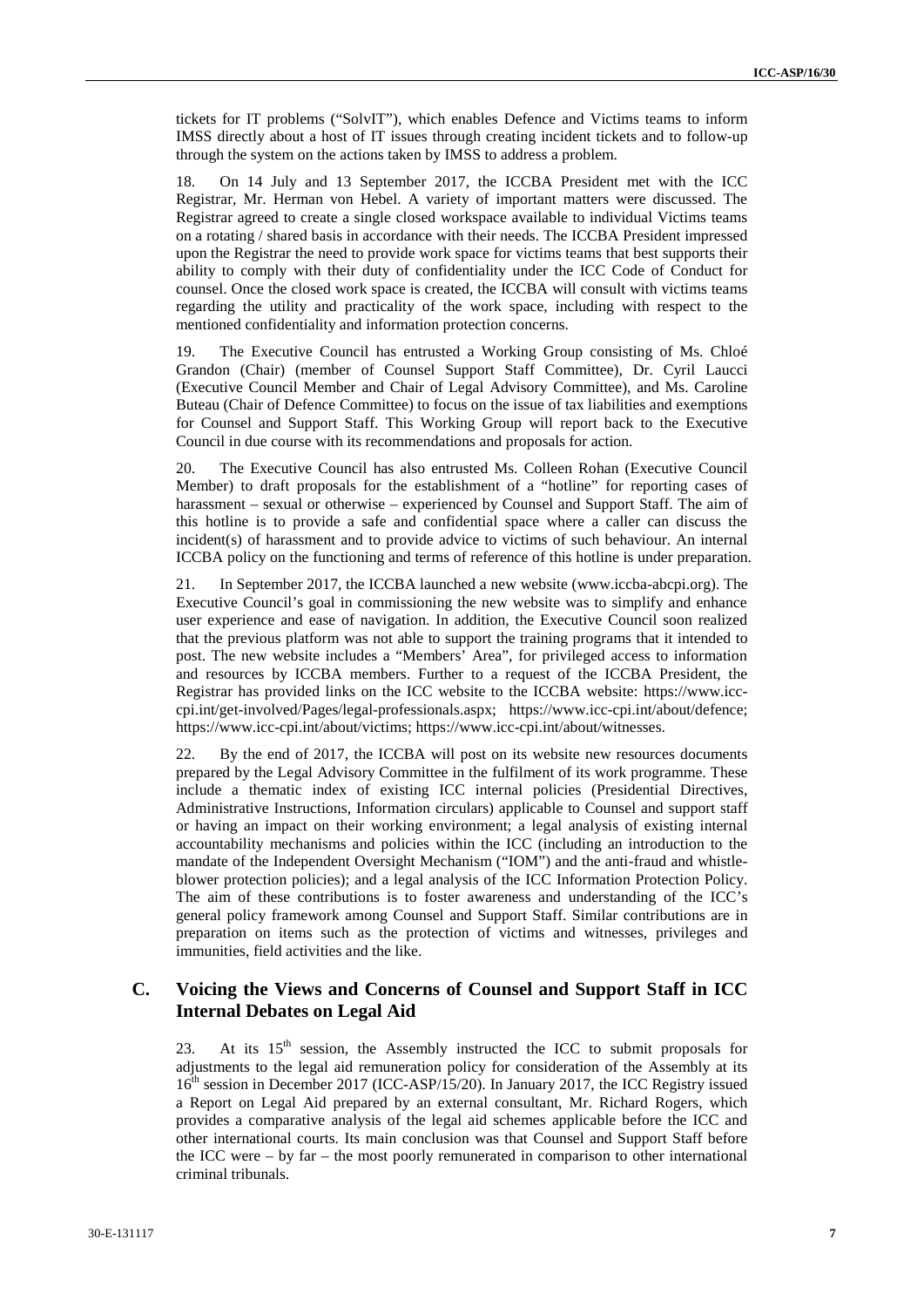24. The ICCBA undertook intensive consultations with the ICC Registrar and his external consultant, Mr. Richard Rogers, on this issue. In particular, it requested the ICC Registrar to implement immediately – and without waiting for a full completion of the review of the Legal Aid Scheme – the automatic payment of the professional uplift of 30% for Counsel and 15% for Support Staff provided for under the professional charges compensation scheme on a monthly basis. In a 2014 report titled "Registry report on ways to improve the legal aid procedures", the Registrar proposed a similar measure of incorporating the professional uplift and reimbursement for travel and subsistence costs into one monthly lump sum payment. This measure, he had said, would "simplify and streamline the payment of reimbursements", "generate savings" as well as save time for the various Registry sections involved (ICC-ASP/13/6, paras. 6–10). Nevertheless, in a letter dated  $31<sup>st</sup>$  March 2017 to the ICCBA President, the ICC Registrar declined to implement the ICCBA's requested measure on the ground of alleged legal difficulties under the existing Legal Aid Scheme.

25. In April 2017, the ICC Registrar circulated a "Concept Paper" on legal aid in view of the organization of a seminar with NGOs and other relevant stakeholders on 19 June 2017.

26. On 24 April 2017, the ICCBA issued a Commentary on the Registry's Concept Paper on Legal Aid in which it noted its concerns with respect to the postponement of the review of the Legal Aid Scheme and highlighted the need for the prompt implementation of a set of interim measures, including the automatic payment of the uplift for compensation for professional charges on a monthly basis.

27. The ICCBA attended the 19 June 2017 seminar and reiterated the need to implement the identified interim measures, without impact on the Registrar's position.

28. On 18 August 2017, the ICCBA addressed a written "Submission on Legal Aid" to the Committee on Budget and Finance ("CBF") (the full Submission is available on the ICCBA website at the following address: https://docs.wixstatic.com/ugd/ff5a5e\_34693d755 8a74cfbb0b8fa6c1d5fc2d5.pdf). In this Submission, the ICCBA respectfully requested the CBF to recommend to the  $16<sup>th</sup>$  session of the Assembly the following measures:

That the ASP should decide that, pending completion of a full review of the Legal Aid Scheme, the professional uplift for compensation of charges provided under the current Legal Aid Scheme:

(i) shall be paid automatically on a monthly basis together with the fees of Counsel and support staff, without the need to submit supporting documentation; or

(ii) in the alternative, shall be paid in advance on a monthly basis together with the fees of Counsel and support staff, and that the verification of supporting documentation submitted at the end of the year be made a *pro forma* process; and

(b) That the ASP should amend the ICC Budget structure or financial rules so that legal aid funds cannot be reallocated by the ICC Registrar for other non-legal aid purposes pursuant to rule 104.3 of the Financial Rules and Regulations: this could be achieved by an amendment to the budget structure, insulating the legal aid budget as a separate budget or special account, or by inserting a specific caveat to the ICC Registrar's authority to reallocate funds in the Financial Regulations and Rules – whichever way is deemed most appropriate by the CBF and the ASP.

29. The CBF invited the ICCBA to make a presentation on the basis of its Submission. Further to this invitation, on 22 September 2017, the ICCBA President appeared before the CBF and reiterated the abovementioned requests and arguments in support.

30. In its "Report on the Work of its  $29<sup>th</sup>$  session" to the Assembly (ICC-ASP/16/15), the CBF takes note of the Submission and presentation made by the ICCBA (paras. 7, 177), and "underlined that any document submitted to the Assembly that could have financial or budgetary implications has to be submitted to the Committee for consideration" – as done by the ICCBA through its Submission of 18 August 2017 to the CBF – and referred to the authority of the Assembly to take a "decision on any amendment to the legal aid system" (para. 183).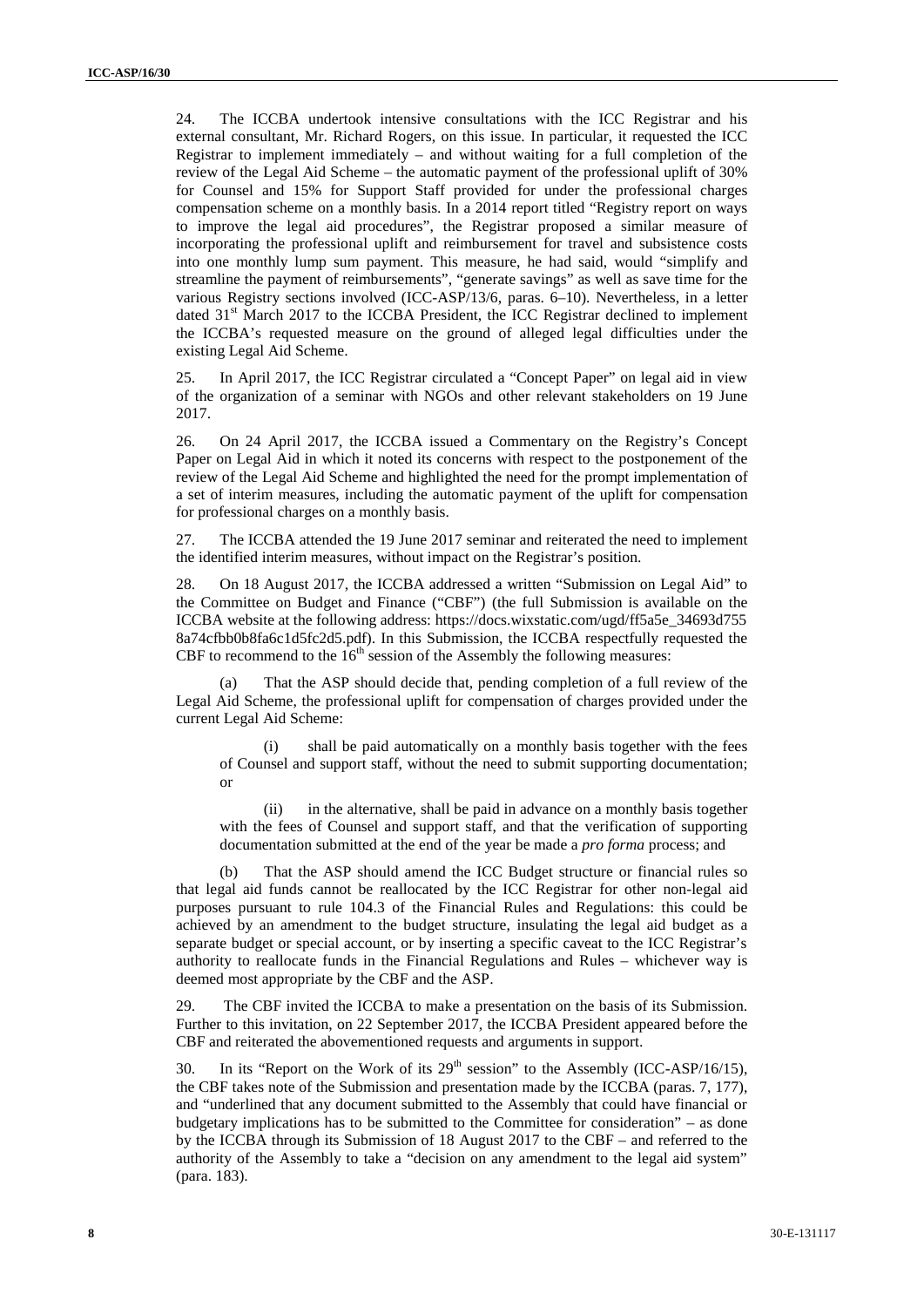31. With that recommendation, the ICCBA is addressing the same Submission and requests to the Assembly for its determination at its  $16<sup>th</sup>$  session.

#### **D. Building of a Strong Network of Counsel Interested in the Court Worldwide**

32. The discussions initiated in October to December 2016 with other organisations of Counsel were carried on and intensified in 2017. On 29 March 2017, the ICCBA arranged a meeting for national and international bars at the seat of the ICC. All those who attended demonstrated a clear and positive intention to support the ICCBA in its work. The meeting was a great success, bringing a wide range of bars and associations together to decide on a structure for future cooperation. There was a wide selection of Bars and Associations and others to discuss the issue: 'What is the best way for the ICCBA to engage with, and have the effective participation of, other Bars?' Among those who attended were representatives of The Hague Bar, German Federal Bar (BRAK), Netherlands Bar, Union Internationale des Avocets (UIA), Ordre des Barreaux francophones et germanophones de Belgique (OBFG), OHADA Conference, International Criminal Bar Association (ICB), Conférence Internationale des Barreaux de tradition juridique commune (CIB), The Council of Bars and Law Societies of Europe (CCBE), Bar of England and Wales, Criminal Bar Association, American Bar Association, International Bar Association, African Bar Association, the Rwandan Bar Association, the Defence Office of the STL and the ADC-ICT.

33. Based on the outcome of this successful event, the ICCBA promulgated, in April 2017, its "Procedure regarding Affiliations", which sets the policy framework for the affiliation of other Bars and organisations to the ICCBA, pursuant to Article 40 of the ICCBA Constitution.

34. On 29 April 2017, the ICCBA organized a training session open to its members at the Marriott Hotel in The Hague. After a keynote speech delivered by Honourable Judge Geoffrey Henderson, ICCBA members made presentations on Defence investigations, Article 70 proceedings, and understanding charges in ICC cases.

35. In May 2017, the ICCBA entered a memorandum of understanding with the Siracusa Institute in Sicily, Italy. Based on this agreement, the ICCBA and the Siracusa Institute together aim at developing joint programmes, particularly relating to the ICC. The ICCBA has partnered with the Siracusa Institute to launch a Programme that represents a new, multi-annual and globally oriented training framework for the promotion and protection of defence rights and fundamental human rights in international criminal proceedings and national cases on transnational crimes. The Programme is part of a global effort to enhance defence rights in the international criminal justice chain through different entry-level and specialisation courses. The Programme officially started with the inaugural Course on "Fundamentals on Defence Rights before International Courts", which was held between May 15-19 at the Siracusa Institute's Headquarters. Together with the ICCBA, other partners of the Programme are the Union Internationale des Avocats (UIA), the Association Internationale de Droit Pénal (AIDP), the International Criminal Justice Consortium (ICJC), the Centre d'Etudes sur la Sécurité Internationale et le Coopérations Européennes (CESICE) of the University of Grenoble, and the Italian Scuola Superiore dell'Avvocatura (SSA).

36. The ICCBA was selected by the ICC Registry, following an open procurement process, to organise the ICC's annual training for List Counsel, which took place at the ICC Permanent Premises from 27 to 29 June 2017, and which was scheduled to coincide with the ICCBA's second General Assembly Meeting on 30 June 2017. The focus of the first day of training was on vulnerable witnesses, protective measures, the role of duty counsel in representing vulnerable witnesses and persons at risk of self-incrimination, and questioning vulnerable witnesses in court. The focus of the second day of training was on reparations proceedings before the ICC. Practical advocacy exercises played an important part of this training module. The third day of training included observing trial hearings at the Court, lectures by experts on achieving best evidence and best practice in terms of protecting vulnerable witnesses in the adversarial system, and a panel discussion of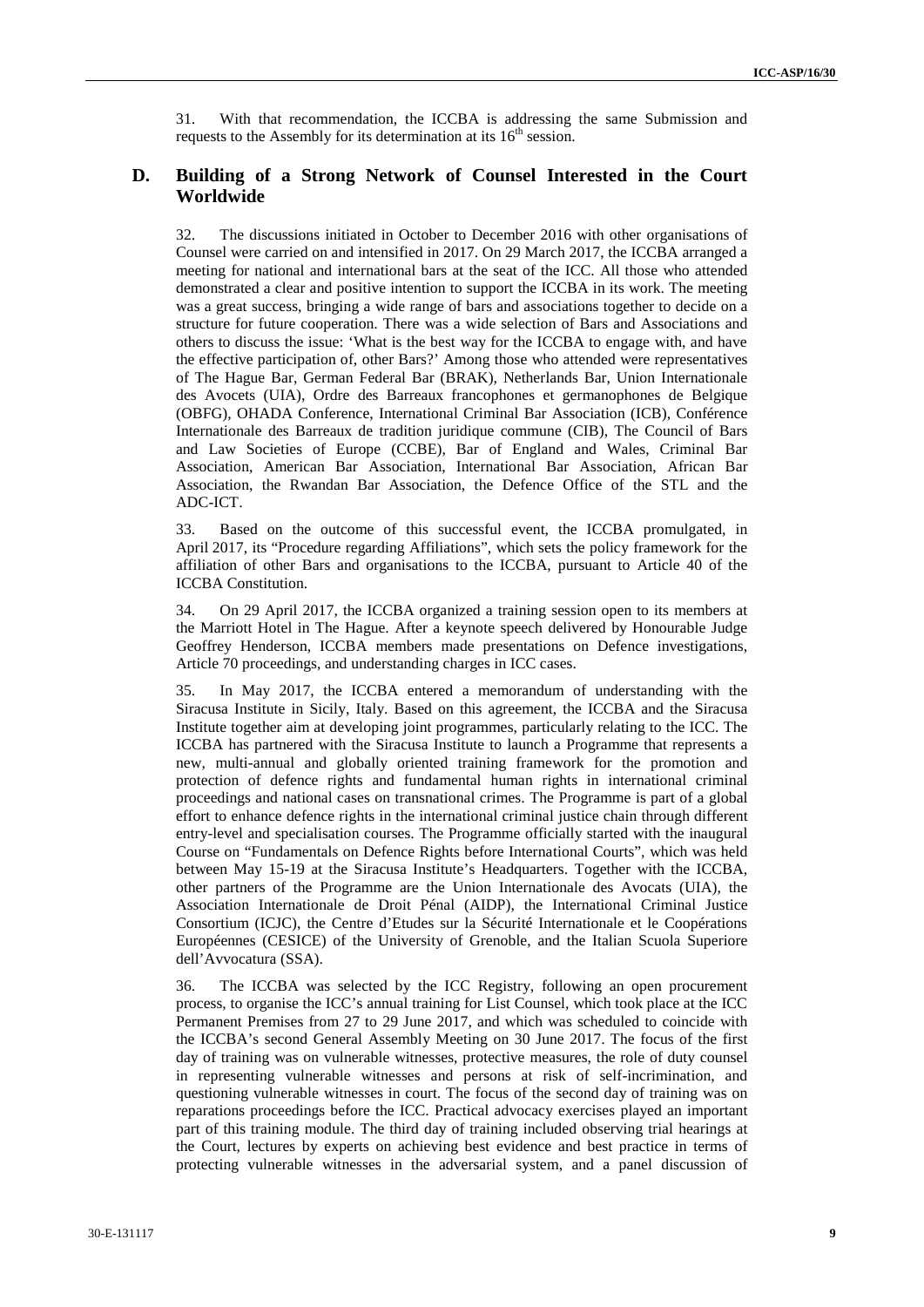experienced practitioners, including a member of the Trial Chamber, on issues and concerns arising out of the training.

37. On 2 October 2017, the ICCBA and the African Bar Association ("AFBA"), represented by its President Mr. Hannibal Uwaifo, signed an Affiliation Agreement at a ceremony held at the ICC Permanent Premises in The Hague. This Affiliation Agreement is the first affiliation agreement signed by the ICCBA and another Bar. The agreement was reached in accordance with the ICCBA Procedure Regarding Affiliations of April 2017, and will form the basis for continued and deepening collaboration and cooperation between the two bar associations on issues of mutual concern and interest. *Inter alia*, the Affiliation Agreement provides in its Article 3 that the ICCBA will rely on the AFBA to assist, facilitate or otherwise support its outreach activities in all African countries, be they States Parties to the Rome Statute or not, before the African Union and before all relevant regional organisations represented in African countries. The ICCBA and AFBA were honoured by the presence at the signing ceremony of several Judges of the Court, in particular Honourable Judge Joyce Aluoch, First Vice-President of the Court, Honourable Judge Sanji Monageng, and Honourable Judge Howard Morrison, the Registrar of the United Nations Mechanism for International Criminal Tribunals, Mr. Olufemi Elias, the Registrar of the Residual Special Court for Sierra Leone, Ms. Binta Mansaray, and officials from the ICC Office of the Prosecutor and Registry.

38. During Summer-Fall 2017, ICCBA President Karim Khan QC and members of the newly elected Executive Council represented the ICCBA before various international conferences and bar associations. Chief Charles Taku addressed the annual conference of the African Bar Association in Nigeria, and Karim Khan QC addressed the annual conference of the Sierra Leone Bar in Freetown. In Asia, Karim Khan QC met with Presidents of the ASEAN Law Association (Mr. Avelino Cruz), the Integrated Bar of the Philippines (Mr. Abdiel Dan Elijah Fajardo), and the Singapore Law Society (Mr. Gregory Vijayendran), and addressed a conference of local prosecutors and lawyers in Timor-Leste hosted by the Prosecutor General H.E. Jose Ximenes and presided over by the Minister of Justice, H.E. Ivo Valente. ICCBA Secretary Xavier-Jean Keïta represented the ICCBA at the International Criminal Justice Day Conference held in Dakar, Senegal, and Karim Khan QC and Dato' Shyamala Alagendra participated in a workshop for judicial officers of the Supreme Court of Indonesia at the ICC Permanent Premises in The Hague. These activities form part of the Outreach efforts undertaken by the ICCBA to promote the ICC and raise awareness and interest about the Court among members of the legal profession worldwide.

39. On 5 October 2017, the ICCBA President signed the GQUAL Action Plan on behalf of the ICCBA in The Hague. The GQUAL campaign seeks to raise awareness about and achieve concrete actions to address the underrepresentation of women in leadership positions in international bodies. The signature of the GQUAL Action Plan was preceded by a mock debate, in which the ICCBA President participated, on the issues of gender quotas and targets hosted by the ICC, Women in International Law Network and GQUAL. The ICC President, First Vice-President, and Judge Christine Van den Wyngaert served as adjudicators for the mock debate.

40. Also on 5 October 2017, the ICCBA Secretary Xavier-Jean Keïta represented the ICCBA at The Hague Municipality's annual NGO network reception, which was hosted by UNICEF at its offices in The Hague and attended by local and international NGOs with a presence in The Hague. The ICCBA co-hosted, with the Coalition for the International Criminal Court, one of three break-out sessions, focused on legal matters.

41. In October 2017, the ICCBA reached an agreement on a multifaceted project focused on victim participation, with Oxford University and the OPCV, which will include the organisation of workshops and expert seminars, publishing of briefing papers for judges, prosecutors, defence lawyers and victims' legal representatives at the ICC, and development of a training program for victims' legal representatives.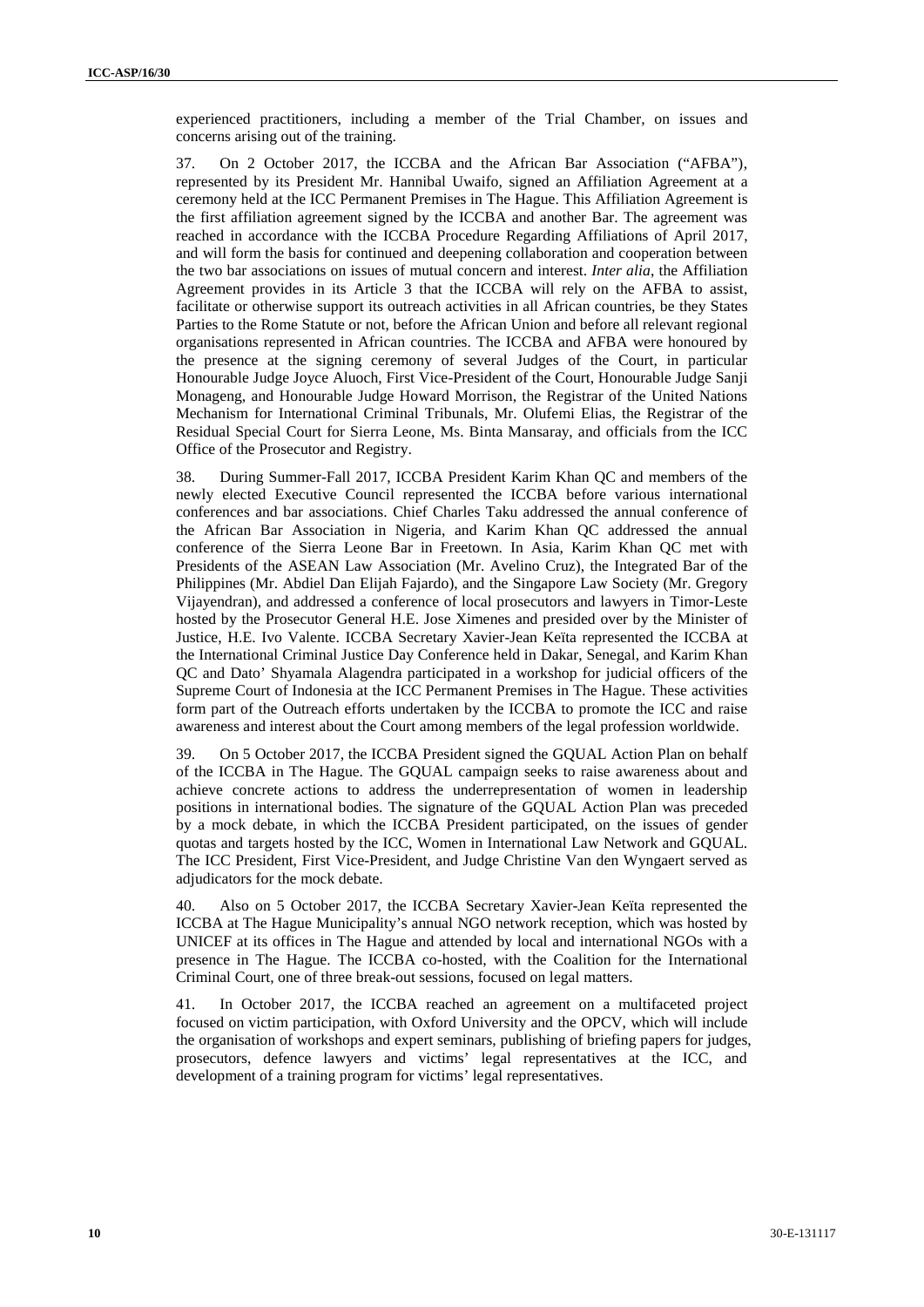## **E. Supporting the ICC and the Assembly's Efforts in Achieving a Model of Modern and Transparent Criminal Justice**

42. Enhancing the quality of justice at the ICC pursuant to the principles and requirements established under the provisions of the Rome Statute and other relevant texts forms part of the main objectives of the ICCBA pursuant to Article 2(5) of its Constitution. In particular, the quality of justice before the ICC depends on the ability of the Defence and Victims, as parties and participants to ICC proceedings, to perform their roles effectively and independently. The overriding goal of the ICCBA is to strengthen the capacity of counsel to perform this role, and ensure that the views and concerns of Defence and Victims' counsel are represented to the Court. All ICCBA activities summarized in the present Report primarily aim at fulfilling this objective by establishing and further developing the ICCBA as a reliable and independent partner of the Court and of the Assembly in achieving the goals of the Rome Statute. The promotion of the interests and concerns of Counsel and Support Staff contributes to achieving this goal by enhancing the quality of representation of victims, defendants and other persons before the Court.

43. At the 16<sup>th</sup> Session of the ASP, the ICCBA will organize a side event on the topic of how it can best contribute to supporting the ICC and the Assembly in strengthening the Rome Statute model of international criminal justice, and achieving the highest standard of due process and fair trial for victims and defendants before the Court. The ICCBA will further explore with the representatives of the Court and of States Parties the advantages of the ICCBA's global network of Counsel, Support Staff and Focal Points and of its participation as the voice of independent Counsel in the institutional and policy debates with the Organs of the Court.

44. The ICCBA welcomes the description included in Vacancy Announcement Number 13121 concerning the functions of the next ICC Registrar, which includes "liaising and cooperating with the ICC Bar Association" and emphasizing the crucial importance of the Registrar with respect to the work of Counsel and Support Staff. The ICCBA Executive Council will invite the candidates shortlisted for the Registrar position to answer a written questionnaire on topics relevant to the ICCBA and its membership, and additionally welcome the candidates to address follow-up questions and other issues in-person with a specially constituted ICCBA panel.

| <b>State</b>                     | Number of ICCBA Members |  |
|----------------------------------|-------------------------|--|
| <b>African States</b>            | 138                     |  |
| Benin                            | 3                       |  |
| Cameroon                         | 18                      |  |
| Central African Republic         | 5                       |  |
| Congo                            | 1                       |  |
| Democratic Republic of the Congo | 34                      |  |
| Egypt                            | 3                       |  |
| Gabon                            | $\overline{c}$          |  |
| Gambia                           | $\overline{c}$          |  |
| Ghana                            | 1                       |  |
| Guinea-Bissau                    | 1                       |  |
| <b>Ivory Coast</b>               | 3                       |  |
| Kenya                            | 10                      |  |
| Liberia                          | 1                       |  |
| Libya                            | 1                       |  |
| Madagascar                       | 1                       |  |
| Mali                             | 6                       |  |
| Niger                            | 1                       |  |
| Nigeria                          | 7                       |  |
| Rwanda                           | 2                       |  |
| Senegal                          | 10                      |  |
| Sierra Leone                     | 3                       |  |

| Table 1: ICCBA members based on nationality |  |
|---------------------------------------------|--|
|---------------------------------------------|--|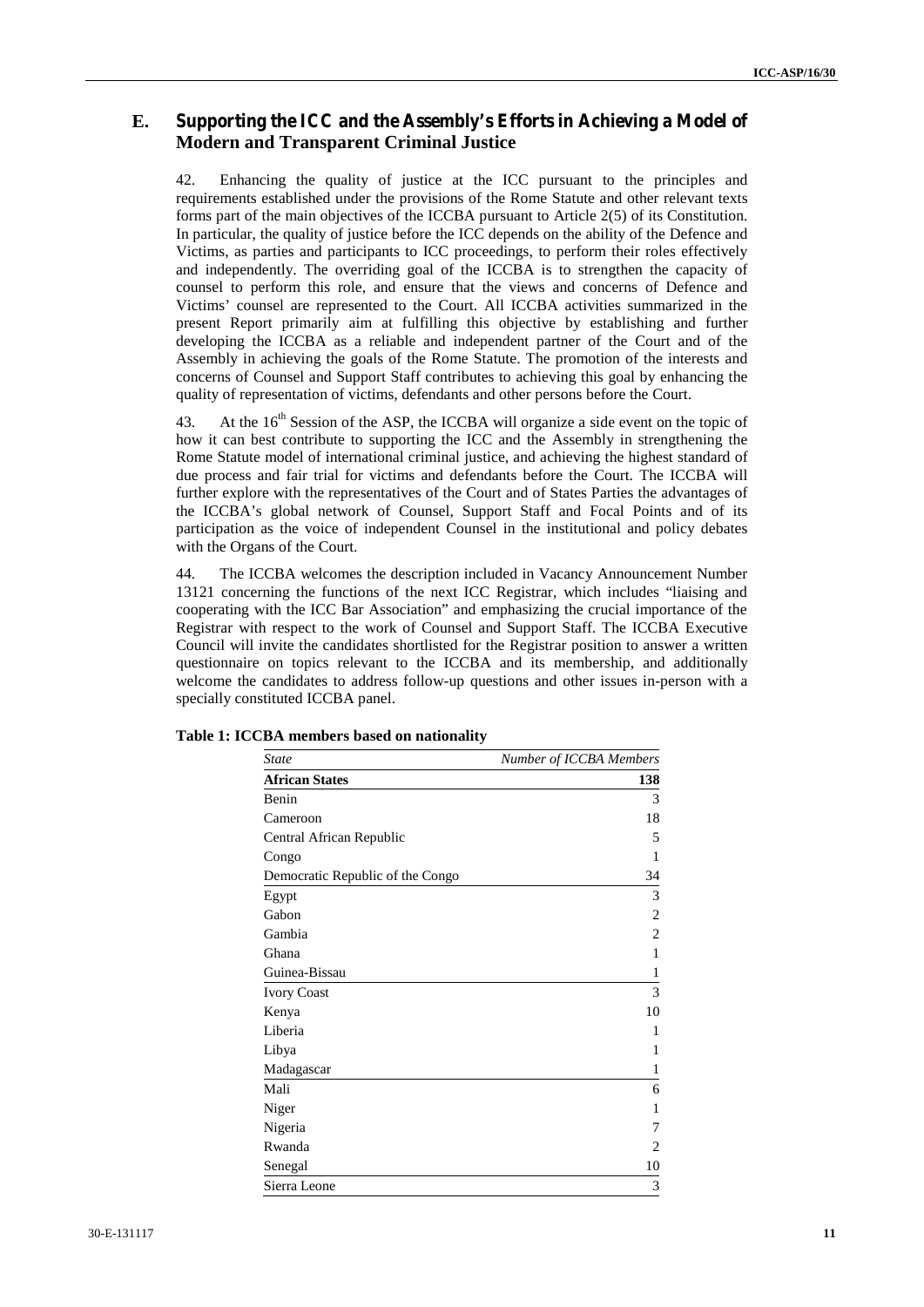| South Africa                               | 6                |
|--------------------------------------------|------------------|
| Sudan                                      | 1                |
| Tanzania                                   | 2                |
| Togo                                       | 1                |
| Tunisia                                    | 5                |
| Uganda                                     | 6                |
| Ukraine                                    | $\overline{2}$   |
| <b>Asia-Pacific States</b>                 | 26               |
| Cambodia                                   | 1                |
| China                                      | 1                |
| India                                      | 3                |
| Jordan                                     | $\overline{2}$   |
| Lebanon                                    | 8                |
| Malaysia                                   | $\overline{4}$   |
| Palestine                                  | 1                |
| Philippines                                | 1                |
| Singapore                                  | 1                |
| South Korea                                | 1                |
| Timor-Leste                                | $\overline{2}$   |
| Turkey                                     | $\mathbf{1}$     |
|                                            | 14               |
| <b>Eastern European States</b><br>Armenia  |                  |
| Croatia                                    | 1                |
|                                            | 3                |
| Macedonia<br>Moldova                       | 2                |
|                                            | 1                |
| Poland                                     | 1                |
| Romania<br>Russia                          | 3                |
|                                            | 2<br>1           |
|                                            |                  |
| Serbia                                     |                  |
| <b>Latin American and Caribbean States</b> | 13               |
| Argentina                                  | 1                |
| <b>Bolivia</b>                             | 1                |
| <b>Brazil</b>                              | 3                |
| Chile                                      | 1                |
| Columbia                                   | 1                |
| Guatemala                                  | 1                |
| Mexico                                     | 1                |
| <b>Western European and other States</b>   | 254              |
| Australia                                  | 10               |
| Belgium                                    | 12               |
| Canada                                     | 21               |
| Denmark                                    | $\mathbf{1}$     |
| France                                     | 60               |
| Germany                                    | 21               |
| Greece                                     | $\overline{4}$   |
| Ireland                                    | 5                |
| Israel                                     | $\overline{2}$   |
| Italy                                      | 17               |
| Netherlands                                | 13               |
| New Zealand                                | 1                |
| Slovakia                                   | 1                |
| Spain                                      | 3                |
| Sweden                                     | $\boldsymbol{2}$ |
| Switzerland                                | $\overline{4}$   |
| United Kingdom<br><b>United States</b>     | 41<br>36         |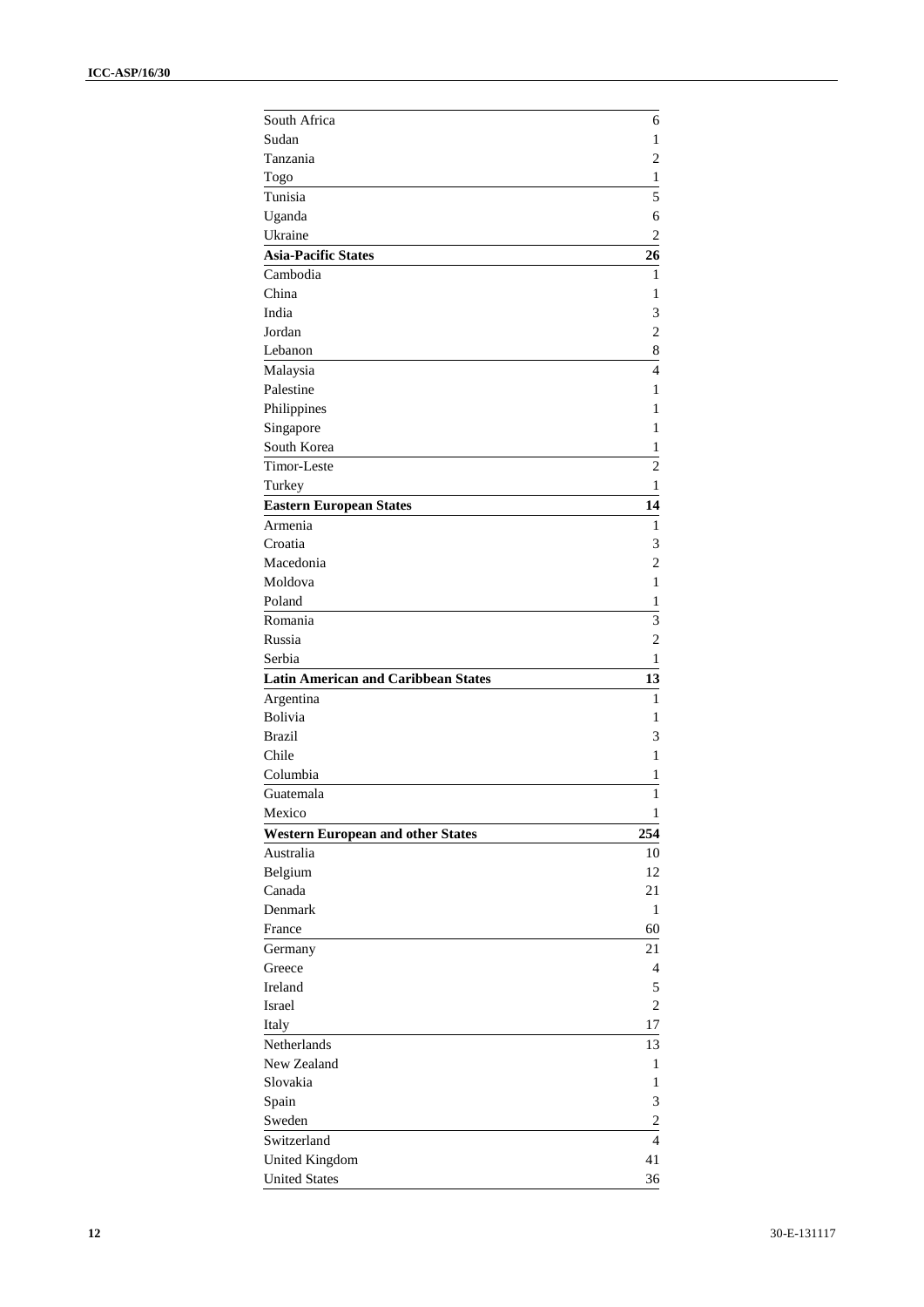## **Annex**

# **Submission on legal aid, made to the 16th session of the Assembly of States Parties, by the International Criminal Court Bar Association ("ICCBA")**

1. The ICCBA President has the honour of addressing to the 16th session of the Assembly of States Parties ("ASP") the submissions below in relation to the Legal Aid Scheme before the Court. This is done in accordance with paragraph 62 of Resolution ICC-ASP/15/Res. 5 of 24 November 2016 inviting the International Criminal Court Bar Association ("ICCBA") to report to the ASP on its activities. The present Submission follows an equivalent Submission addressed to the Committee on Budget and Finance ("CBF") on 18 August 2017. In the Report on the Work of its 29th session (ICC-ASP/16/15), the CBF noted the ICCBA's Submission (par. 177) and referred it to the ASP for decision (par. 183). Accordingly, the ICCBA now respectfully requests the ASP to decide as follows:

(a) That, pending completion of a full review of the Legal Aid Scheme, the professional uplift for compensation of charges provided under the current Legal Aid Scheme:

(i) shall be paid automatically on a monthly basis together with the fees of Counsel and support staff, without the need to submit supporting documentation; or

(ii) in the alternative, shall be paid in advance on a monthly basis together with the fees of Counsel and support staff, and that the verification of supporting documentation submitted at the end of the year be made a *pro forma* process; and

(b) That the ICC Budget structure or financial rules be amended so that legal aid funds cannot be reallocated by the ICC Registrar for other non-legal aid purposes pursuant to rule 104.3 of the Financial Rules and Regulations: this could be achieved by an amendment to the budget structure, insulating the legal aid budget as a separate budget or special account, or by inserting a specific caveat to the ICC Registrar's authority to reallocate funds in the Financial Regulations and Rules – whichever way is deemed most appropriate by the ASP.

## **I. Background**

2. Based on the outcome of two subsequent reviews of the Legal Aid Scheme in 2015- 2016, the ASP requested the ICC to submit "proposals for adjustments to the legal aid remuneration policy for the consideration of the Assembly" at its Sixteenth session in December 2017 (ICC-ASP/15/20). The Registrar issued a draft Concept Paper on the Review of the International Criminal Court Legal Aid System and held a Seminar on 19 June 2017. The draft Concept Paper reads that, instead of the requested proposals for adjustments to the legal aid remuneration policy, the ICC Registrar intends to present an "update on the consultation process" at the Sixteenth Session of the ASP.

3. The ICCBA invited the ICC Registrar to review his intended timeline and speed up the review and proposal process in compliance with the ASP instruction. The ICCBA also proposed the implementation of certain interim measures pending a full review of the Legal Aid Scheme in order to improve the current situation at no cost for States Parties. Both requests were denied.

4. At the same time, a report submitted by a consultant hired by the ICC Registrar ("the Rogers Report") acknowledged that the level of remuneration for Counsel and support staff before the ICC is the lowest of all international tribunals. The ICCBA submits that the current situation cannot remain unaddressed for an indefinite period of time. Mindful of the need to ensure efficient and transparent use of the legal aid funds budgeted and authorized by the States Parties, the present Submission requests the Sixteenth Session of the ASP to take the immediate and cost-neutral interim measures mentioned in paragraph 1 in order to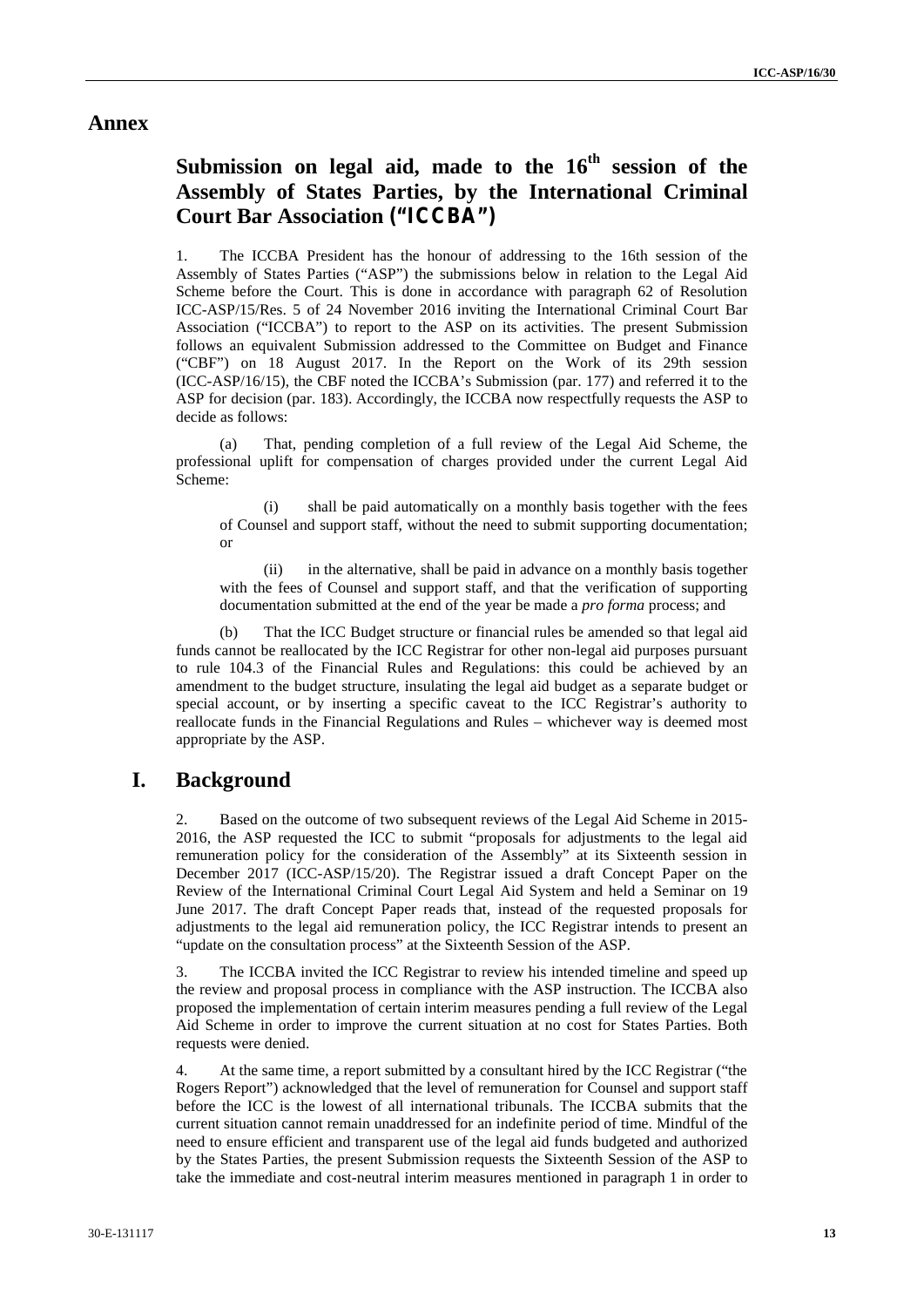improve the level of remuneration of Counsel and support staff without increasing the level of legal aid. Such interim measures can be implemented immediately, pending the completion of a full review of the existing Legal Aid Scheme by the Court.

# **II. Automatic or advance payment of professional uplift**

5. A measure identified in the Rogers Report that can be implemented pending a full review of the Legal Aid Scheme without generating extra legal aid costs is the automatic payment of the professional uplift of 30% for Counsel and 15% for support staff for compensation of charges factored into the hourly and monthly fee rates. On 31 March 2017, the ICC Registrar refused this interim measure primarily on the basis that the payment of the additional uplift cannot be automatic and had to be conditional on the production of supporting documentation of actual payment of charges. The ICCBA respectfully disagrees with this analysis and notes that this measure was proposed as an efficiency measure by the Registrar himself in the "Registry Report on Ways to Improve the Legal Aid Procedures" submitted to the 13th session of the ASP on 22 May 2014 (ICC-ASP/13/6, par. 7). The ICCBA is thus of the view that the Registrar has the authority to issue a policy decision implementing the proposed measure without derogating from the existing Legal Aid Scheme, as he proposed in 2014. In the absence of such a policy decision, the ICCBA now raises this issue before the ASP for its consideration and appropriate action, as recommended by the CBF in its Report.

6. The Registry's Single Policy Document on the Court's Legal Aid System (ICC- ASP/12/3), which defines the current Legal Aid Scheme, provides that the compensation of charges is not paid automatically: costs compensated must have a direct link with intervention and involvement in Court proceedings, and it is conditional on the production at the end of the year of supporting documentation of actual payment of charges. This provision does not preclude the advance payment of the uplift for compensation on a monthly basis in addition to legal fees and the yearly verification of actual payment of charges. In any case, as long as Counsel and support staff remain potentially liable for income tax (up to 52% in the Netherlands), the totality or a significant portion of the uplift is thereby absorbed irrespective of other side activities, thus creating a presumption that the full compensation of charges is, in any case, justified, without prejudice to other charges.

7. This presumption is sufficiently strong to justify the automatic payment of the uplift without the need for supporting documentation of actual payment of charges. The ICCBA therefore respectfully requests that the ASP direct the Registrar to pay the professional uplift of 30% for Counsel and 15% for support staff automatically and waive the requirement for this supporting documentation until the completion of a full review of the Legal Aid Scheme. In the alternative, the ICCBA respectfully requests that the ASP decide that the professional uplift be paid in advance and factored into the hourly and monthly fee rates, without the need for an onerous process for verifying supporting documentation. The ASP should therefore decide that, until the completion of a full review of the Legal Aid Scheme, the verification of documentation at the end of the year be made a *pro forma* process. These simple solutions would reduce the bureaucratic expenses linked to the current way charges are verified. Either measure should be implemented with immediate effect and would come at no cost for States Parties, who already allot these amounts for compensation of charges in the annual legal aid budget.

# **III. Preventing reallocation of legal aid funds**

8. The ICCBA has noted that, for various reasons (which would appear to include a lack of transparency or guiding documents in relation to entitlements), only a small portion of Counsel and support staff entitled to receive the uplift for compensation of charges have been claiming it and/or receiving it in full or at all. A substantial amount of Counsel and support staff's compensation under the Legal Aid Scheme, which is budgeted for each year by States Parties as part of the legal aid budget, never reaches Counsel and support staff. This unpaid portion is neither returned to States Parties nor is it added to the budget of the following year. In the absence of publicly available actual numbers, it is presumed that the